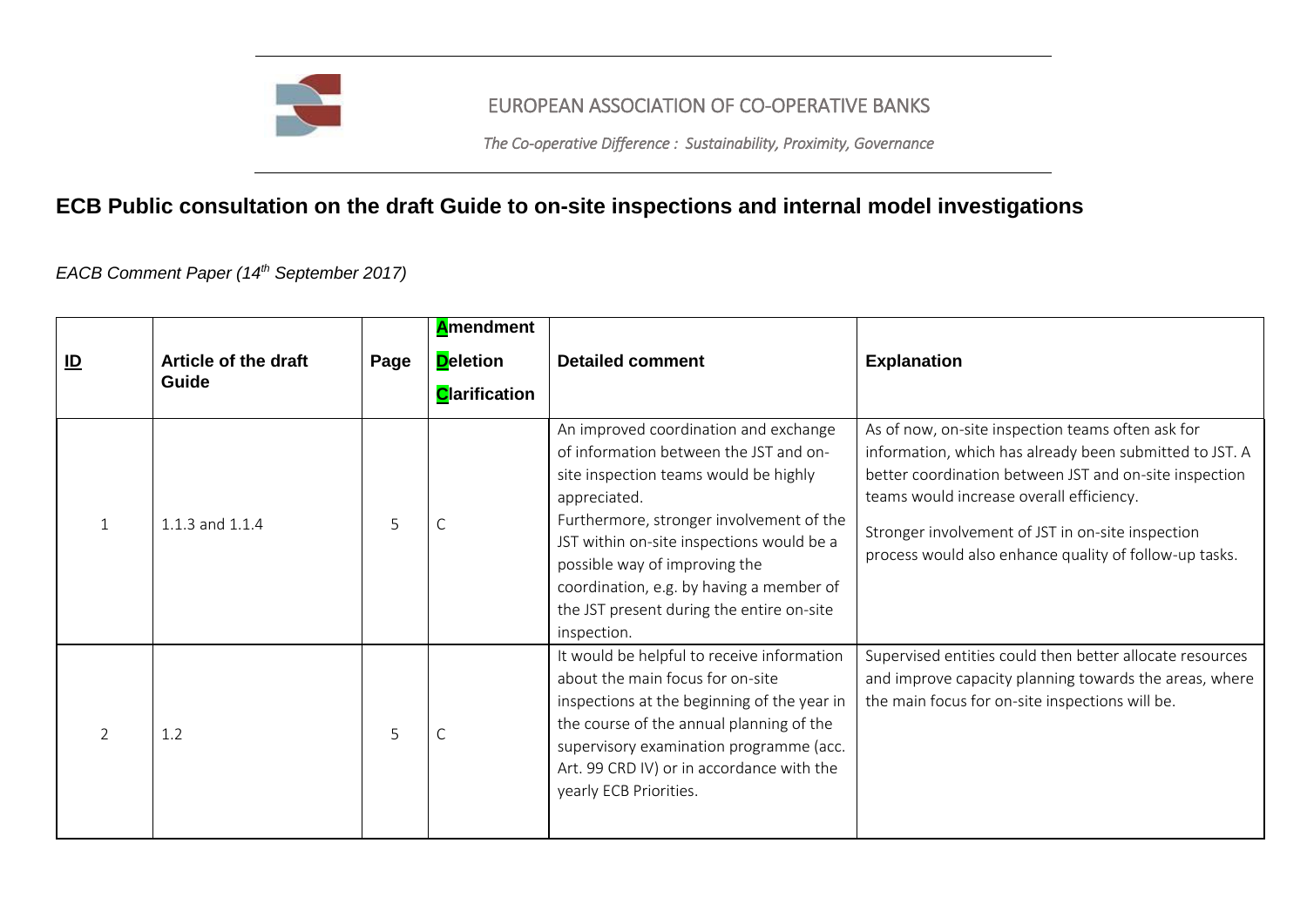| 3 | 1.6   | 8      | $\mathsf C$  | The Guide states that the inspection team<br>may also include externals consultants. If<br>these external consultants are<br>compensated by time and material, the<br>more questions they ask, the more fees<br>they generate. We would therefore<br>propose to allow the ECB only to hire<br>externals, if their fees are either capped,<br>or otherwise limited (e.g. by a fixed fee<br>per OSI).                                                                                                                                                                                                                                                                                                                                                                                        | In our opinion compensating external consultants by<br>time and material constitutes a conflict of interest and<br>does not foster the efficiency of the execution of the<br>missions.                                                                                                                                                                                     |
|---|-------|--------|--------------|--------------------------------------------------------------------------------------------------------------------------------------------------------------------------------------------------------------------------------------------------------------------------------------------------------------------------------------------------------------------------------------------------------------------------------------------------------------------------------------------------------------------------------------------------------------------------------------------------------------------------------------------------------------------------------------------------------------------------------------------------------------------------------------------|----------------------------------------------------------------------------------------------------------------------------------------------------------------------------------------------------------------------------------------------------------------------------------------------------------------------------------------------------------------------------|
| 4 |       | 10, 11 | $\mathsf{A}$ | <b>First request for information</b><br>Sufficient time and flexibility to deliver the<br>requested information should always be<br>provided for the inspected legal entity. In<br>any case, at least 10 working days should<br>be reserved for the inspected entity to<br>deliver the requested pre-information<br>except under the special circumstances<br>mentioned in Section 3.3.1. A certain<br>flexibility in terms of days to deliver the<br>requested information should also be<br>granted for the inspected entity during<br>the course of the inspection.<br>The inspection team may also use the<br>opportunity to set deadlines for receiving<br>any outstanding information requested.<br>Flexibility in terms of deadlines should be<br>granted for the inspected entity. | Currently due dates for information requests are<br>sometimes very short (even the same day as the<br>request) and vary depending on the inspector. Guidance<br>should be designed for inspectors regarding this issue<br>also to ensure a certain homogeneity and allow to<br>structure processes.                                                                        |
| 5 | 2.2.1 | 10     | A            | Five working days are often not sufficient<br>for the inspected legal entity to prepare<br>the inspection in an appropriate manner<br>and to fulfil the supervisors expectations<br>concerning for instance professional<br>working conditions (e.g. secured rooms,                                                                                                                                                                                                                                                                                                                                                                                                                                                                                                                        | Simply from a logistic and organizational perspective<br>there may be need to prepare structures and accesses in<br>advance.<br>Especially in consideration of the fact that on-site<br>inspection teams expect appropriate working conditions<br>(secure offices, IT equipment, access to databases, etc.)<br>as laid out in sections 3.3.2 and 3.3.3 of the Guide, being |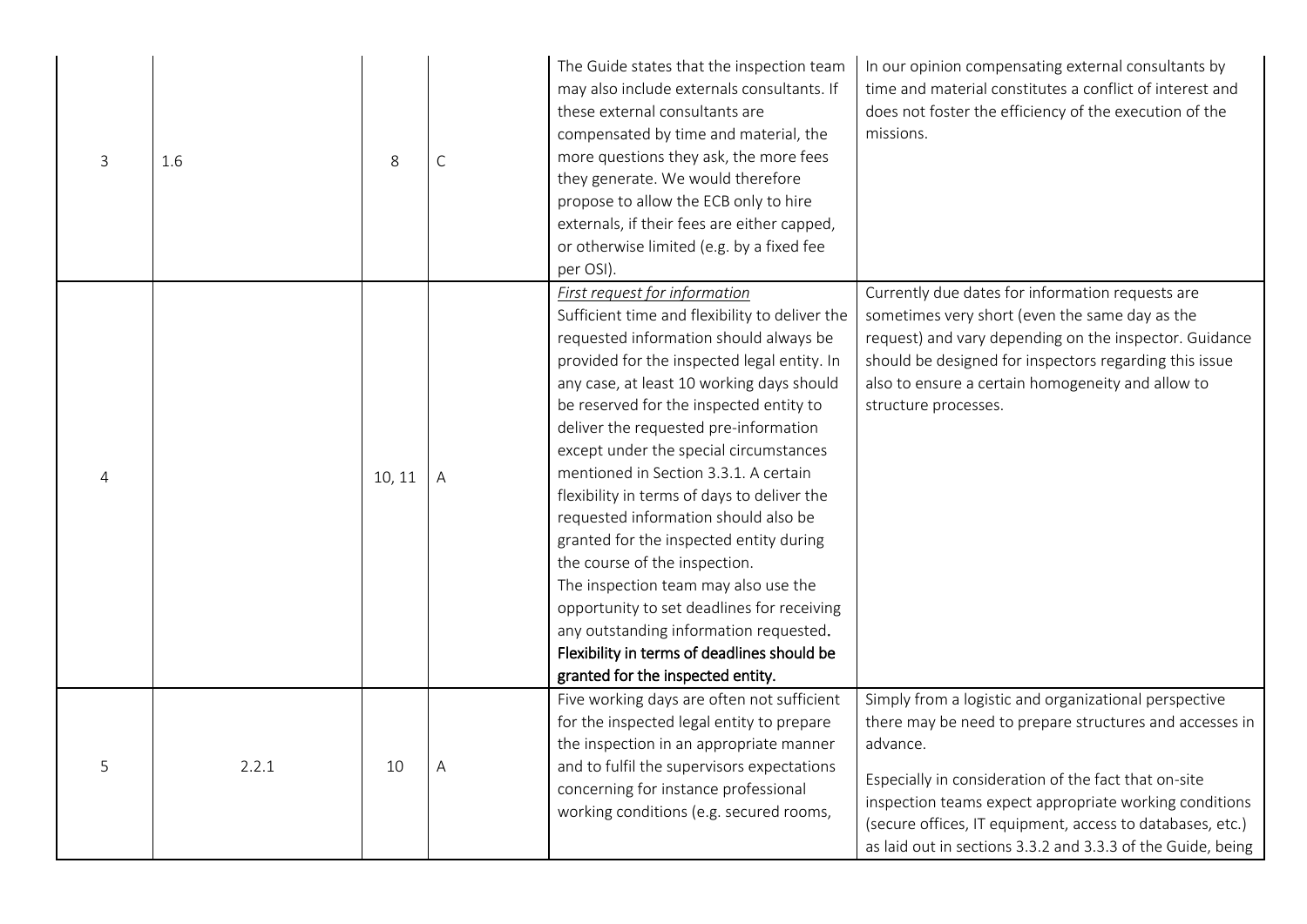|   |       |        |              | computers, etc. see 3.3.2). It should be in<br>any case at least four weeks.                                                                                                                                                                                                                                                                                                                                                                                                                                                                                                                                                                                          | notified only 5 days in advance does not leave sufficient<br>time for a proper preparation of the inspected entity.<br>Also, as the CEO or another member of the executive<br>board is expected to attend the Kick-off meeting and<br>their short term availability is very limited, setting date<br>and time of the Kick-off meeting only 5 days in advance<br>will ultimately create scheduling conflicts. |
|---|-------|--------|--------------|-----------------------------------------------------------------------------------------------------------------------------------------------------------------------------------------------------------------------------------------------------------------------------------------------------------------------------------------------------------------------------------------------------------------------------------------------------------------------------------------------------------------------------------------------------------------------------------------------------------------------------------------------------------------------|--------------------------------------------------------------------------------------------------------------------------------------------------------------------------------------------------------------------------------------------------------------------------------------------------------------------------------------------------------------------------------------------------------------|
| 6 | 2.2.2 | 11     | $\mathsf{C}$ | The Guide states that during the Kick-off<br>meeting, the HoM presents the objectives<br>and scope of the inspection and details<br>the steps involved. This is highly<br>welcomed, however in practice, often this<br>presentation is limited to few sentences.<br>We would appreciate, if an overview<br>presentation document about the<br>inspection' steps could be always<br>provided.                                                                                                                                                                                                                                                                          |                                                                                                                                                                                                                                                                                                                                                                                                              |
| 7 | 2.2.2 | 11, 23 | $\mathsf{C}$ | From our point of view there is a<br>contradiction between the statement on<br>page 11 "Kick-off meeting" and page 23<br>"Seniority of the inspected entities'<br>representatives". Concerning page 11 the<br>ECB expects that the CEO or a member of<br>the executive board attends the kick-off<br>meeting, which from our perspective<br>seems to be an unnecessarily high<br>hierarchical level. We suggest reducing it<br>to a responsible senior manager (at least<br>for IMI examinations). Whereas the<br>statement on page 23 gives the possibility<br>that the CEO can be represented at a<br>sufficiently senior level, which is a<br>preferable solution. |                                                                                                                                                                                                                                                                                                                                                                                                              |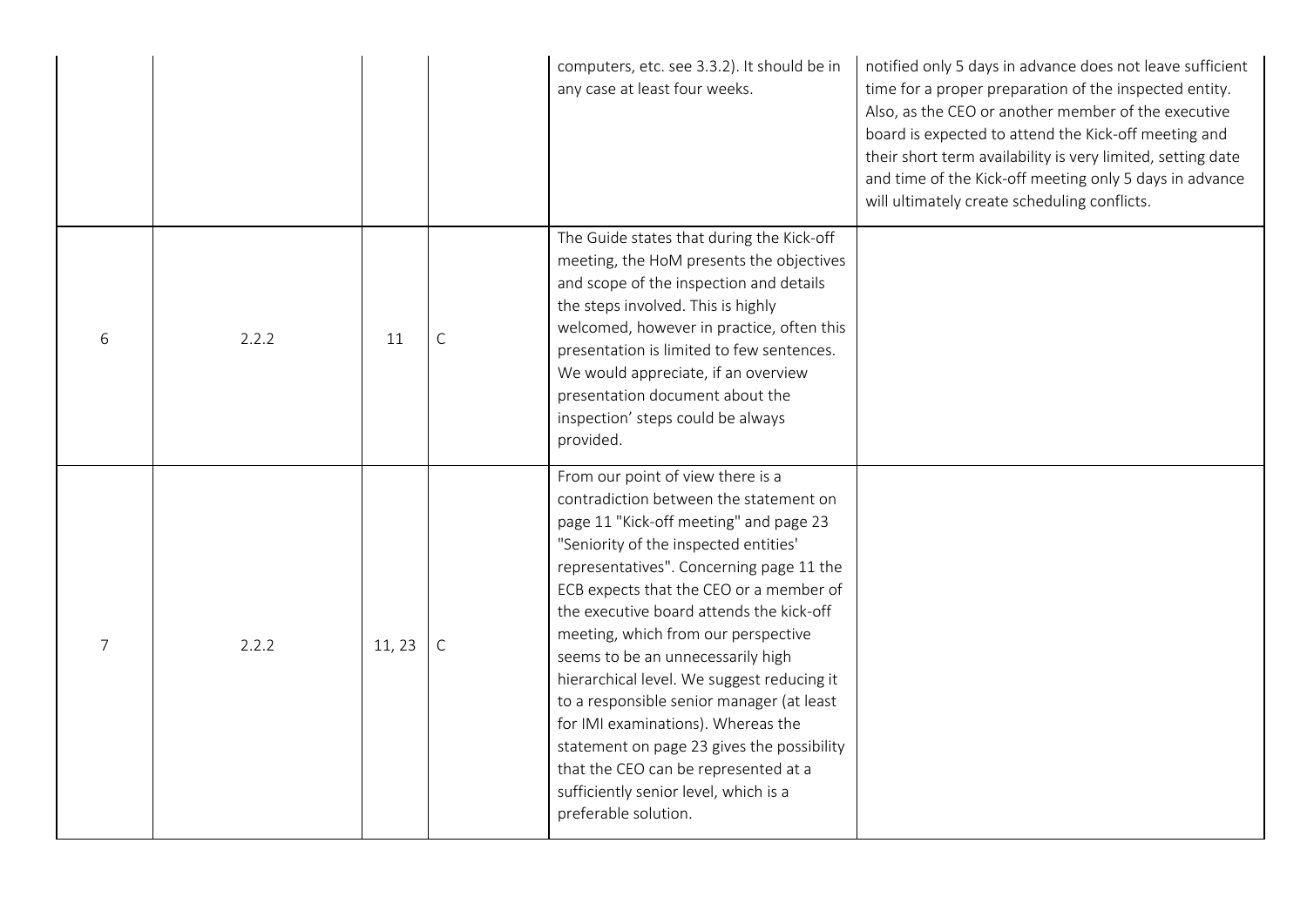| 8  |       | 12    | Α | Sampling/case-by-case examinations<br>Customer specific identification data is<br>not included in the inspection report.                                                                                                                                                                                                                                                  | According to the General Data Protection Regulation, all<br>the customer specific identification data should not be<br>included in the inspection report.                                                                                                                                                                                                |
|----|-------|-------|---|---------------------------------------------------------------------------------------------------------------------------------------------------------------------------------------------------------------------------------------------------------------------------------------------------------------------------------------------------------------------------|----------------------------------------------------------------------------------------------------------------------------------------------------------------------------------------------------------------------------------------------------------------------------------------------------------------------------------------------------------|
| 9  | 2.2.3 | 13    | Α | The draft report should be sent in<br>sufficient advance to enable the inspected<br>legal entity to adequately prepare for the<br>meeting, also in consideration of the<br>increasing complexity of the regulatory<br>requirements. Ten working days before<br>the meeting would be appropriate and in<br>any case at least five working days before<br>the exit meeting  | Currently the draft report is not always delivered before<br>the exit meeting or it is delivered just before the<br>meeting. In order to prepare for the exit meeting,<br>enough time should be reserved for the inspected<br>entity.                                                                                                                    |
| 10 | 2.2.3 | 13-14 | Α | The time between the exit meeting and<br>the submission of the final report usually<br>takes too long. It would be highly<br>appreciated, if the time between the exit<br>meeting and final report is limited to 1<br>month.                                                                                                                                              | Receiving the final report sooner after the end of the on-<br>site inspection would enable the inspected legal entity<br>to start earlier with remediation actions and the findings<br>would be more up to date.                                                                                                                                         |
| 11 | 2.2.3 | 13-14 | A | The Guide states that the final report can<br>serve as basis for the draft follow-up<br>letter, which is then sent even later to the<br>inspected entity. It would be highly<br>appreciated, if the steps within the<br>reporting phase (as shown in Figure 2 on<br>p. 14) could be streamlined and the<br>report and follow-up letter could be sent<br>at the same time. | Merging these steps the overall process would be more<br>efficient.                                                                                                                                                                                                                                                                                      |
| 12 | 2.3.1 | 14    | A | We are of the opinion that the right to be<br>heard must also be observed in case were<br>ECB expresses its expectations via an<br>"informal letter" as at least the practical                                                                                                                                                                                            | ECB requires specific actions to be taken by the<br>institutions within a specific timeframe and expects<br>remedy. In case the institution will not fulfil the required<br>actions supervisory measures will follow (page 16 of the<br>Guide). Therefore, at least the practical implications are<br>similar to formal supervisory measures. Due to the |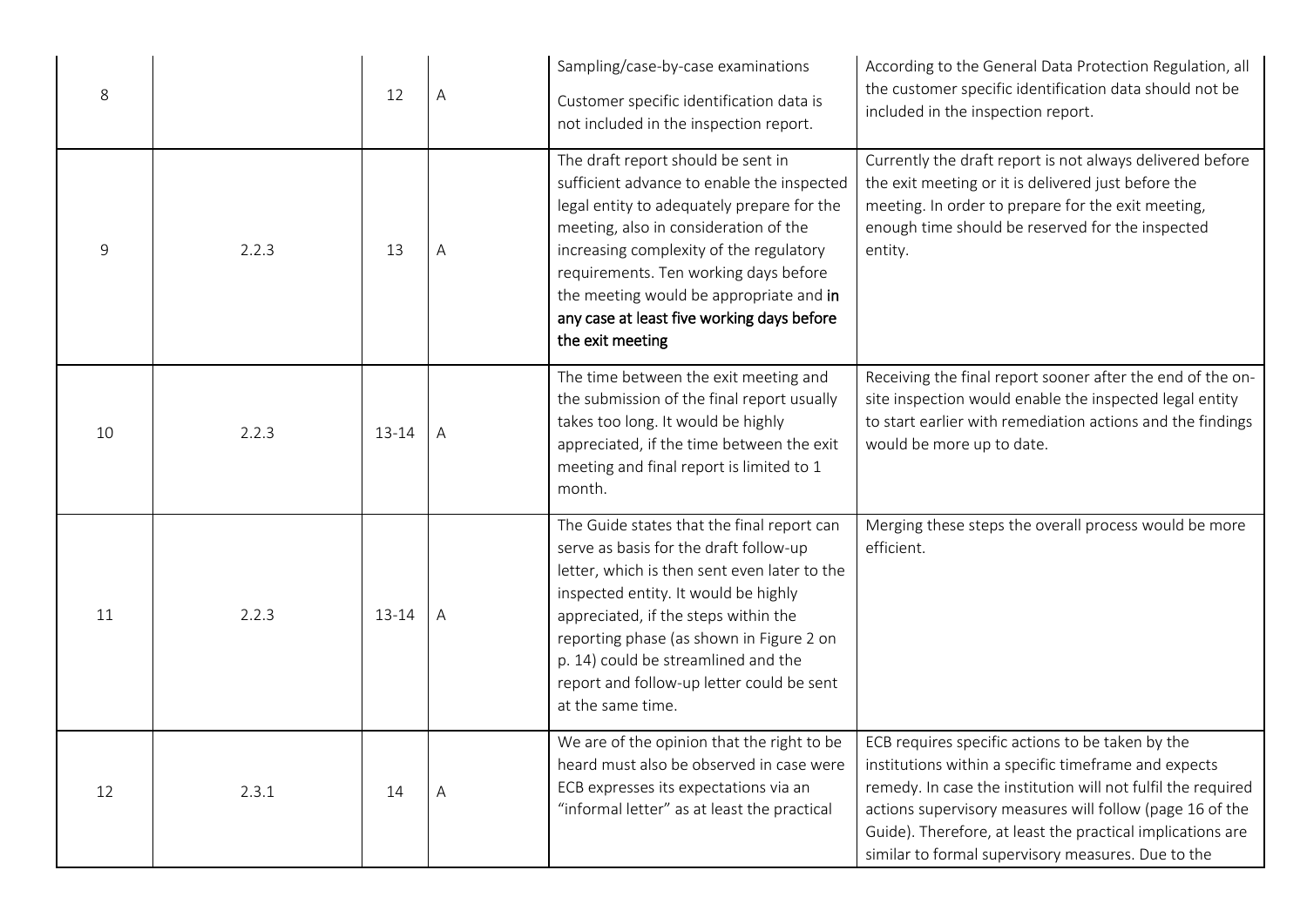|    |        |    |              | implications for the institution are similar<br>to supervisory measures.                                                                                                                                                                                                                                                                                                                                                                                                                                                                                                                                                                                       | similar burden for the institution, we consider it to be a<br>matter of fairness that the right to be heard would also<br>be observed in this kind of remedial measures.                                                                                                                                                                                                                                                                       |
|----|--------|----|--------------|----------------------------------------------------------------------------------------------------------------------------------------------------------------------------------------------------------------------------------------------------------------------------------------------------------------------------------------------------------------------------------------------------------------------------------------------------------------------------------------------------------------------------------------------------------------------------------------------------------------------------------------------------------------|------------------------------------------------------------------------------------------------------------------------------------------------------------------------------------------------------------------------------------------------------------------------------------------------------------------------------------------------------------------------------------------------------------------------------------------------|
| 13 | 2.3.1  | 15 | Α            | (ii) Limitations:<br>If restrictions or modifications of the use<br>of a model become effective immediately<br>this would create disruptions to<br>operations. It could also lead to frictions<br>due to technical or process-driven<br>circumstances as well as regulatory<br>circumstances (with focus on model-<br>change requirements).                                                                                                                                                                                                                                                                                                                    |                                                                                                                                                                                                                                                                                                                                                                                                                                                |
| 14 | 2.3.1. | 15 | $\mathsf{C}$ | It remains unclear what consequences<br>would have a lack of compliance with the<br>Recommendations received by the<br>inspected entity, as recommendations are<br>not legally binding.                                                                                                                                                                                                                                                                                                                                                                                                                                                                        |                                                                                                                                                                                                                                                                                                                                                                                                                                                |
| 15 | 2.3.2  | 16 | A            | The follow-up phase:<br>Follow-up process and action plans<br>require regular (quarterly) updates from<br>the inspected legal entity and the Guide<br>also states that the entity may be<br>required to submit updates on the<br>remedial action by interim deadlines.<br>Following these updates a review is<br>performed by the supervisor. Past<br>experienced showed that feedback from<br>the supervisors are often delayed. The<br>feedback was received only after the<br>interim deadline/quarterly update cycle.<br>This resulted in additional interim updates<br>of the inspected legal entity before the<br>regular update cycle. We would suggest | Dedicated<br>timelines<br>for<br>updates<br>to<br>recommendations/action plans for the inspected legal<br>entities as well as dedicated feedback timelines for the<br>regulator should be implemented to avoid overlapping<br>feedback cycles as well as double work or ambiguous<br>updates from the inspected legal entities.<br>This should provide for all involved parties a transparent<br>process including a consequent feedback loop. |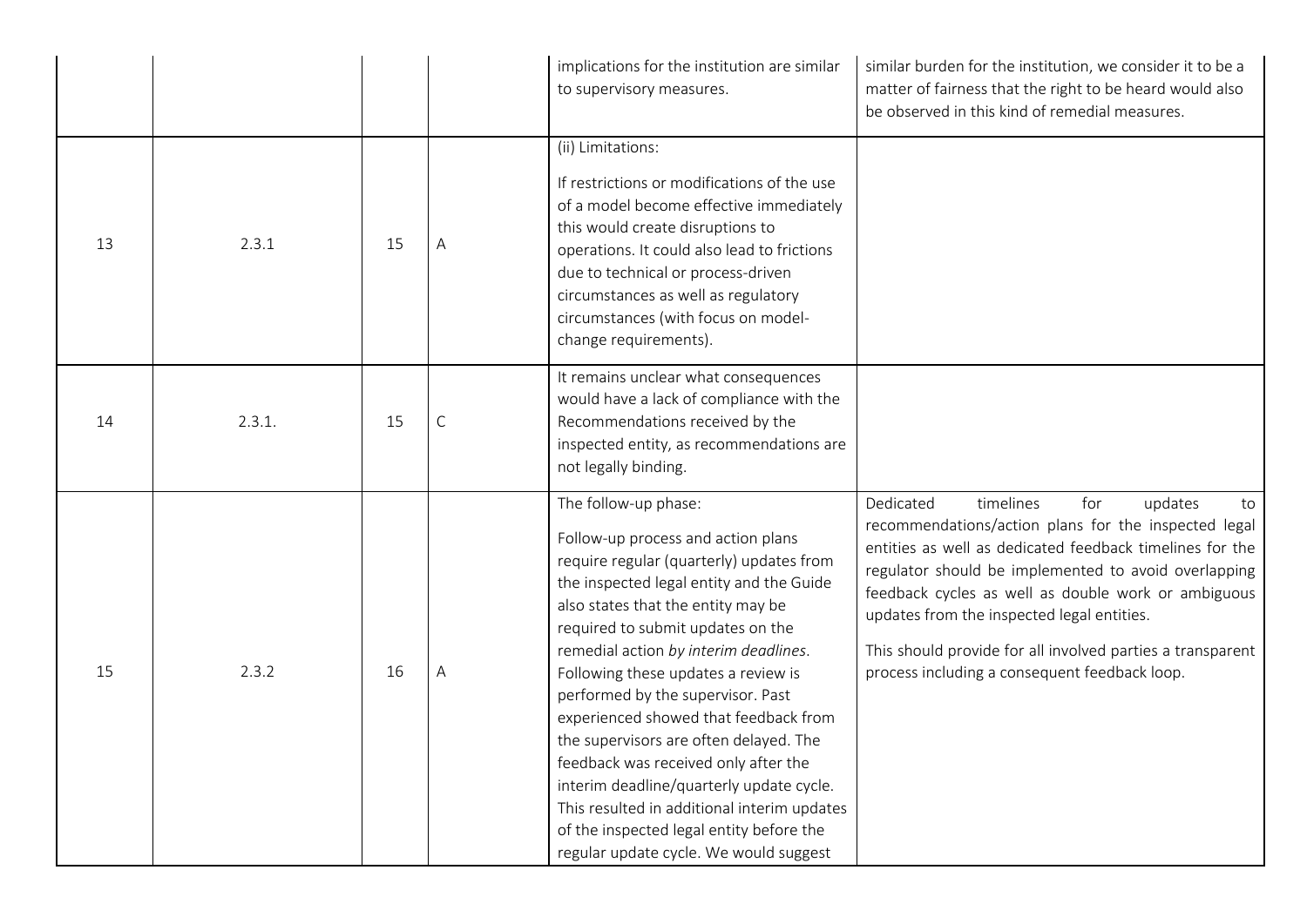|    |       |    |             | to streamline the overall process and to<br>require the inspected legal entity to<br>submit updates in half yearly frequency.<br>This way there would be enough time for<br>the supervisor to give feedback and the<br>inspected entity to react on it before<br>submitting the next update.                                                         |                                                                                                                                                                                                                                                              |
|----|-------|----|-------------|------------------------------------------------------------------------------------------------------------------------------------------------------------------------------------------------------------------------------------------------------------------------------------------------------------------------------------------------------|--------------------------------------------------------------------------------------------------------------------------------------------------------------------------------------------------------------------------------------------------------------|
| 16 | 2.3.2 | 16 | $\mathsf C$ | The Guide states that the inspected legal<br>entity needs to address the actions<br>requested by ECB in a timely and proper<br>manner. This does not give a very detailed<br>guidance on the expected timeframe and<br>documentation to be provided for<br>implementation of the actions requested.                                                  | Having a realistic and specific timeframe for the<br>implementation of requested actions or at least a<br>prioritization of topics would help inspected entities to<br>focus on the most pressing issues and to address the<br>actions required accordingly. |
| 17 | 2.3.2 | 16 | $\mathsf C$ | We would appreciate a clear guidance on<br>the expected involvement of internal<br>audit in the follow-up phase.                                                                                                                                                                                                                                     | Currently, a different approach for internal audit<br>involvement is used during the follow-up phase of OSI.                                                                                                                                                 |
| 18 | 3.1   | 17 | $\mathsf C$ | In our view, it must be clarified that at<br>least the principle of proportionality sets<br>limits for any data /information request.<br>First of all in cases where relevant<br>information is already available within<br>another unit of ECB or a NCA this<br>information should be used and a request<br>from the institution should be avoided. | Various extensive information requests impose already<br>now an enormous administrative burden for the<br>institutions and should therefore be limited to the<br>essential minimum.                                                                          |
| 19 | 3.3.1 | 20 | $\mathsf C$ | According to the Guide, the HoM finalizes<br>the draft report, taking the feedback<br>received from the inspected legal entity<br>into account, if necessary. It is unclear in<br>which cases the HoM deems necessary to<br>take the feedback into account. If the<br>feedback is not taken into account,                                            |                                                                                                                                                                                                                                                              |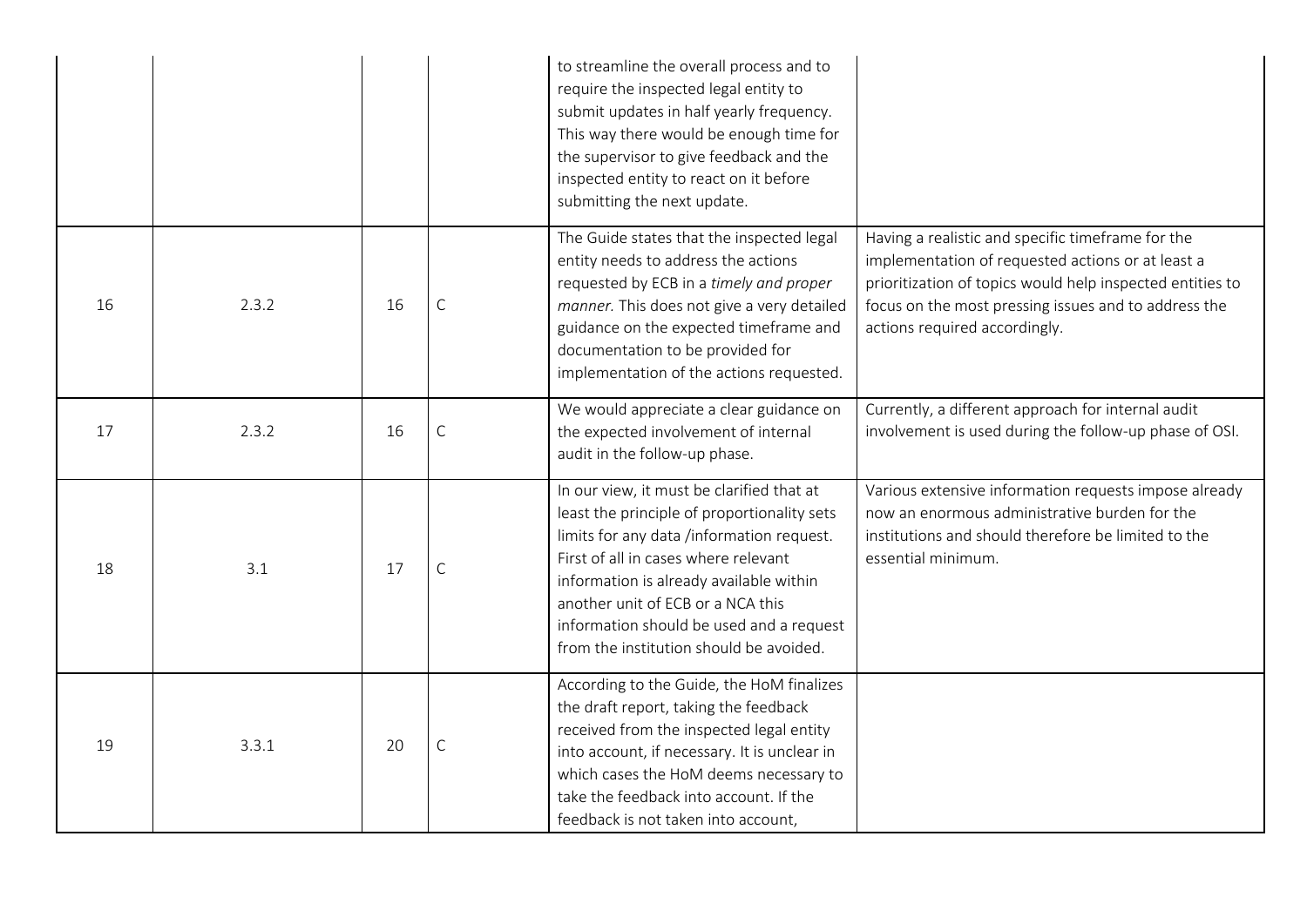|    |       |    |              | receiving the reasoning behind would be<br>appreciated.                                                                                                                                                                                                                                                                                                                                                                                                                                                                                                                                                                                                                                                                                                          |                                                                                                                                                     |
|----|-------|----|--------------|------------------------------------------------------------------------------------------------------------------------------------------------------------------------------------------------------------------------------------------------------------------------------------------------------------------------------------------------------------------------------------------------------------------------------------------------------------------------------------------------------------------------------------------------------------------------------------------------------------------------------------------------------------------------------------------------------------------------------------------------------------------|-----------------------------------------------------------------------------------------------------------------------------------------------------|
| 20 | 3.3.1 | 20 | $\mathsf{C}$ | The feedback template is almost identical<br>to the Action Plan. Can the Action Plan<br>format (developed by the inspected legal<br>entity) then also be used for submitting<br>feedback?                                                                                                                                                                                                                                                                                                                                                                                                                                                                                                                                                                        |                                                                                                                                                     |
| 21 | 3.3.2 | 21 | $\mathsf C$  | We are surprised that the guide explicitly<br>mention the need of being courteous<br>towards the inspection team as this<br>should be business practice and we<br>expect that it is practiced from both sides.                                                                                                                                                                                                                                                                                                                                                                                                                                                                                                                                                   |                                                                                                                                                     |
| 22 | 3.3.3 | 22 | А            | We understand the need that requests<br>from the inspection team are answered in<br>a timely manner. But we expect also<br>understanding from the regulatory<br>authorities, that this supervisory<br>requirement is hard to fulfill permanently,<br>as on-site-inspections can last up to four<br>months and the banks are exposed to a<br>lot of OSIs/IMIs over the year, sometimes<br>even in parallel, not to mention the<br>standard auditing process. It is not<br>realistic that over such a long period of<br>time, the entities staff is always<br>permanent available, e.g. because of<br>holiday or illness absence or just because<br>they have to fulfill their daily operative<br>work. We therefore propose to make the<br>expectation more open. | Especially during lengthy inspections, the regular<br>processes and activities of the institutions should not be<br>placed under constant pressure. |
| 23 | 3.3.3 | 22 | Α            | The supervisory expectation to inform the<br>inspection team members of any relevant<br>related information, even if it is not                                                                                                                                                                                                                                                                                                                                                                                                                                                                                                                                                                                                                                   |                                                                                                                                                     |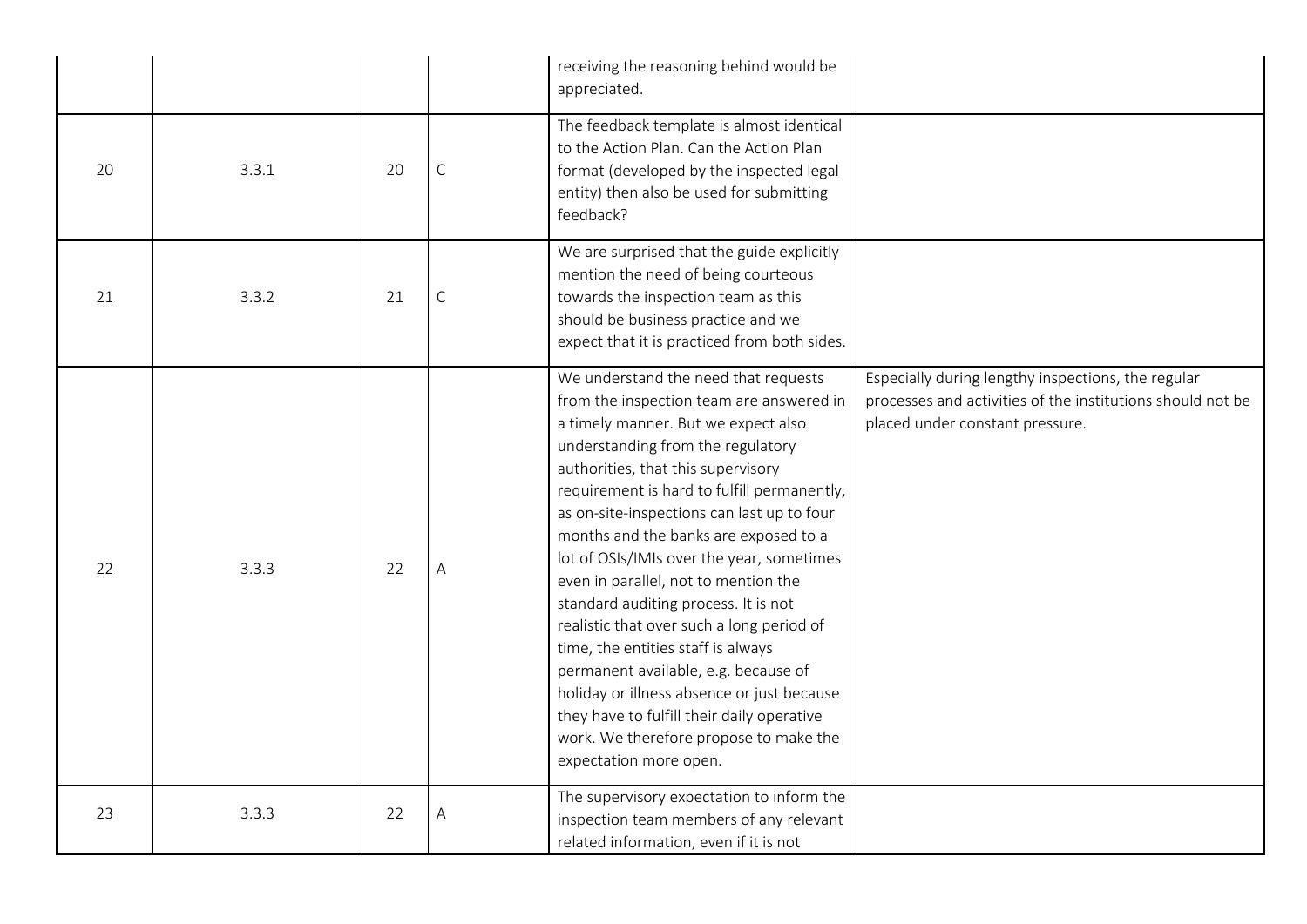|    |       |    |              | explicitly requested can not be fulfilled in<br>a realistic way. It will put unnecessarily<br>high pressure on the involved entity's staff<br>as they will be exposed to the risk of<br>possibly overlooking some information<br>that might be important to the inspection<br>team. We suggest to delete this<br>statement.                                                                                                                                                                                                                                                                       |                                                                                                                                                                                                                                                                                                                                                                                                                                     |
|----|-------|----|--------------|---------------------------------------------------------------------------------------------------------------------------------------------------------------------------------------------------------------------------------------------------------------------------------------------------------------------------------------------------------------------------------------------------------------------------------------------------------------------------------------------------------------------------------------------------------------------------------------------------|-------------------------------------------------------------------------------------------------------------------------------------------------------------------------------------------------------------------------------------------------------------------------------------------------------------------------------------------------------------------------------------------------------------------------------------|
| 24 | 3.3.3 | 23 | $\mathsf{C}$ | The right to contact any staff of the<br>inspected legal entity directly and to hold<br>a meeting without the contact person<br>being present should be limited to cases<br>when nobody services the inspection<br>team in a timely matter. This right should<br>not be used generally. In our opinion,<br>such direct contacts without the point of<br>contact being informed or being present<br>causes difficulties in the overall<br>coordination of the inspection and we<br>would therefore suggest to always inform<br>the point of contact about any such<br>contact or meeting requests. | A too discretionary use of such right bears the risk of<br>impairing daily processes and operations of the entity<br>involved. Difficulties in the coordination may arise<br>especially if such contacts or meetings result in follow-<br>up activities. It can result in delays and conflicting<br>schedules of deliveries asked for by the inspection team<br>via different channels, such as other than the point of<br>contact. |
| 25 | 3.4   | 24 | D            | On the one hand, the ECB emphasizes the<br>right of the institutions to communicate in<br>the EU official language they choose. On<br>the other hand, however it is asked to use<br>English for communication. From our<br>point of view, it is problematic if an<br>inspected entity that did not pick English<br>is asked by the inspection team to refrain<br>from a legally anchored right, even if this<br>is in the form of a request. Institutions are<br>under pressure to renounce their<br>language and to use English, in order to                                                     |                                                                                                                                                                                                                                                                                                                                                                                                                                     |